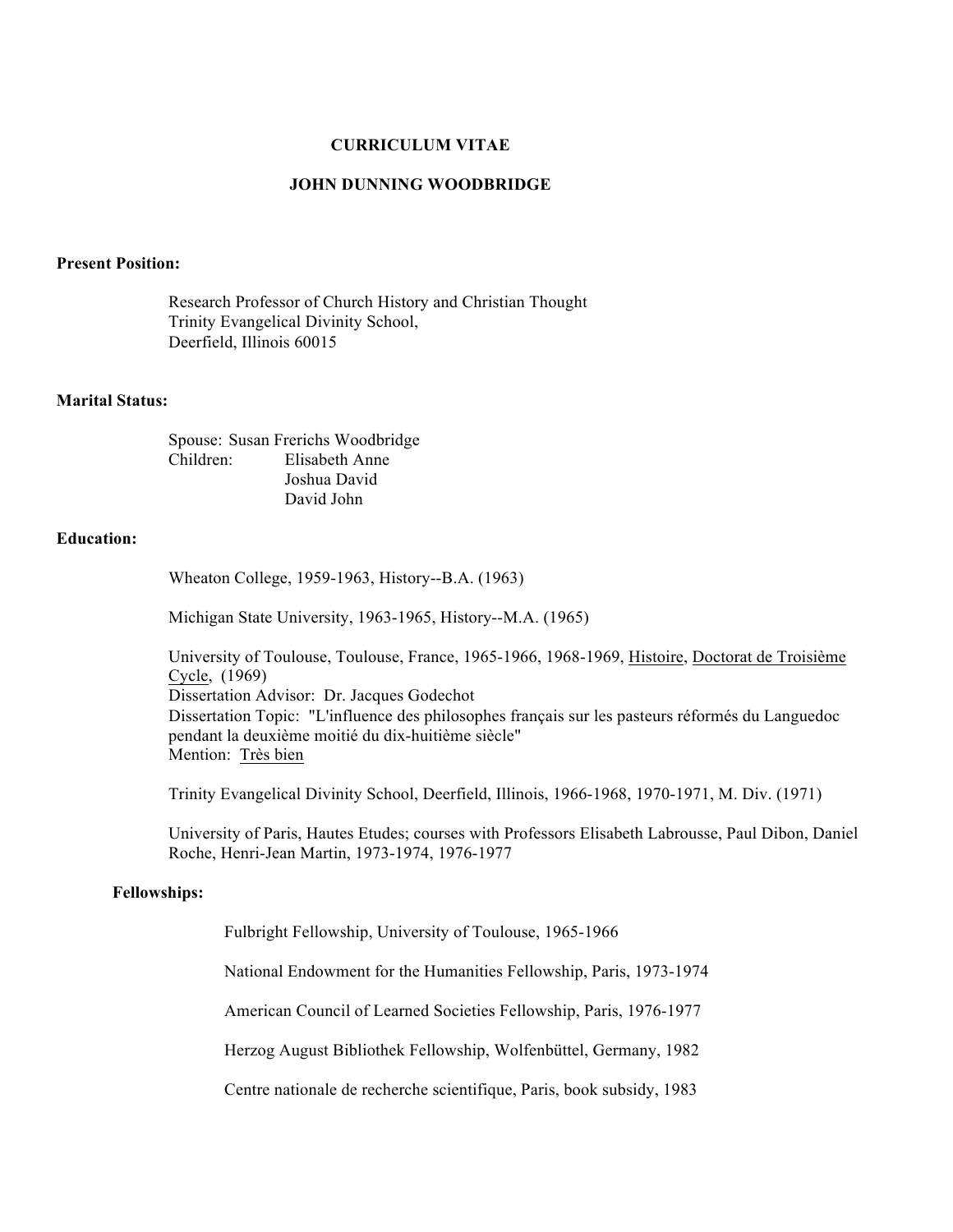Association of Theological Schools, small grant, 1984

National Endowment for the Humanities Grant, Summer Institute, Newberry Library, 1996

### **Posts:**

Senior Editor, *Christianity Today*, (June 1997-1999)

University of Toulouse, France, Visiting Professor of American History, 1968-1969

Trinity College, Deerfield, Illinois, Assistant Professor of History, 1970-1974

Trinity Evangelical Divinity School, Deerfield, Illinois, Professor of Church History, 1970-

Northwestern University, Visiting Professor of History, 1989-1995. [European Intellectual History sequence]

Hautes Etudes, 5th Section, Sorbonne, Paris, 1996, Visiting Director of Religious Studies

## **Society Memberships:**

American Catholic Historical Association; American Society of Church History, American Society of Eighteenth Century Studies; Société française du XVIII siècle; ETS

## **Honors:**

Who's Who in America, 2000-; Who's Who in the World, 2000-.

## **SELECTED PUBLICATIONS**

...

#### **Books in European History:**

Henning Graf Reventlow, Walter Sparn, John Woodbridge, eds. Historische Kritik und biblischer Kanon in der deutschen Aufklärung (Wiesbaden: Otto Harrassowitz, 1988).

Jacques Le Brun and John Woodbridge, éds. Richard Simon, Additions aux Recherches curieuses sur la diversité des langues et religions (Paris: Presses Universitaires de France, 1983).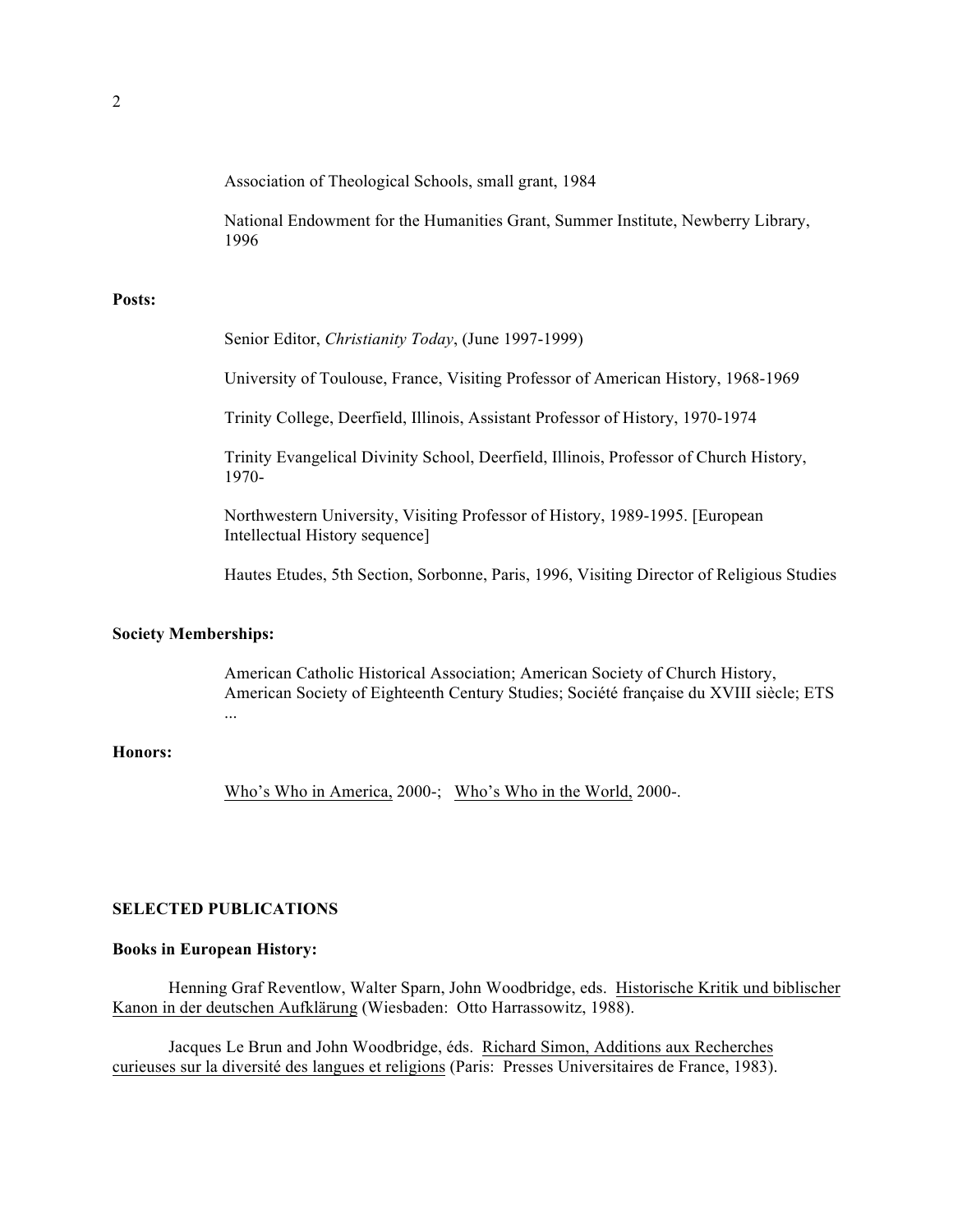Professor Le Brun is a specialist in seventeenth century Roman Catholicism and teaches at Hautes Etudes [Section religieuse], Paris, France.

John Woodbridge. Revolt in Pre-Revolutionary France: The Prince de Conti's Conspiracy against Louis XV, 1755-1757 (Baltimore: The Johns Hopkins University Press, 1995).

### **Articles in European History:**

"An Eighteenth Century Fronde? The Conspiracy of the Prince de Conti against Louis XV, 1755- 1757," De l'Humanisme aux Lumières: Bayle et le protestantisme Mélanges en l'honneur d'Elisabeth Labrousse (Michelle Magdelaine, Cristina Pitassi..., éds.; Oxford The Voltaire Foundation and Editions Universitas, 1995).

"Richard Simon, le père de la critique biblique," Le Grande Siècle et la Bible (Jean-Robert Armogathe, éd; Paris: Beauchesne, 1989), pp. 193-206.

"German Responses to the Biblical Critic Richard Simon from Leibniz to J. S. Semler," Historische Kritik und biblischer Kanon in der deutschen Aufklärung (Wiesbaden: Otto Harrassowitz, 1988), pp. 65-87.

"La conspiration du prince de Conti (1755-1757)," Dix-huitième siècle, 17 (1985): 97-109.

"The reformed pastors of Languedoc face the movement of déchristianization (1793-1794)," Sécularisation (Michèle Mat, éd.; Editions de l'Université de Bruxelles, 1984), pp. 77-89 [Paper given at the Sixth International Congress on the Enlightenment in Brussels, Belgium].

"Richard Simon's Reaction to Spinoza's 'Tractatus Theologico-Politicus,'" Spinoza in der Frühzeit seiner religiosen Wirkung (Karlfriend Gründer and Wilhelm Schmidt-Biggemann, eds.; Heidelberg: Verlag Lambert Schneider, 1984), pp. 201-226.[Paper given at the Herzog August Bibliothek in Wolfenbüttel, West Germany]

"The Parisian book trade in the early Enlightenment: an update on the Prosper Marchand project," Transactions of the Fifth International Congress on the Enlightenment (Oxford: The Voltaire Foundation, 1980), IV, pp. 1763-1772.

[Paper given at the Fifth International Congress on the Enlightenment in Pisa, Italy]

"Censure royale et censure épiscopale: Le conflit de 1702," Dix-huitième siècle, 8 (1976): 333- 355.

"An Unnatural Alliance= for Religious Toleration: The Philosophes and the Outlawed Pastors of the "Church of the Desert,'" Church History, XXXXII (December, 1973): 502-523.

### **Reviews in European History:**

The Jansenists and the Expulsion of the Jesuits from France, 1757-1765 by Dale Van Kley for Church History, 45 (June 1976): 260-261.

Richard Simon 1638-1712..., by Paul Auvray for Dix-huitième siècle, 8 (1976): 482-483.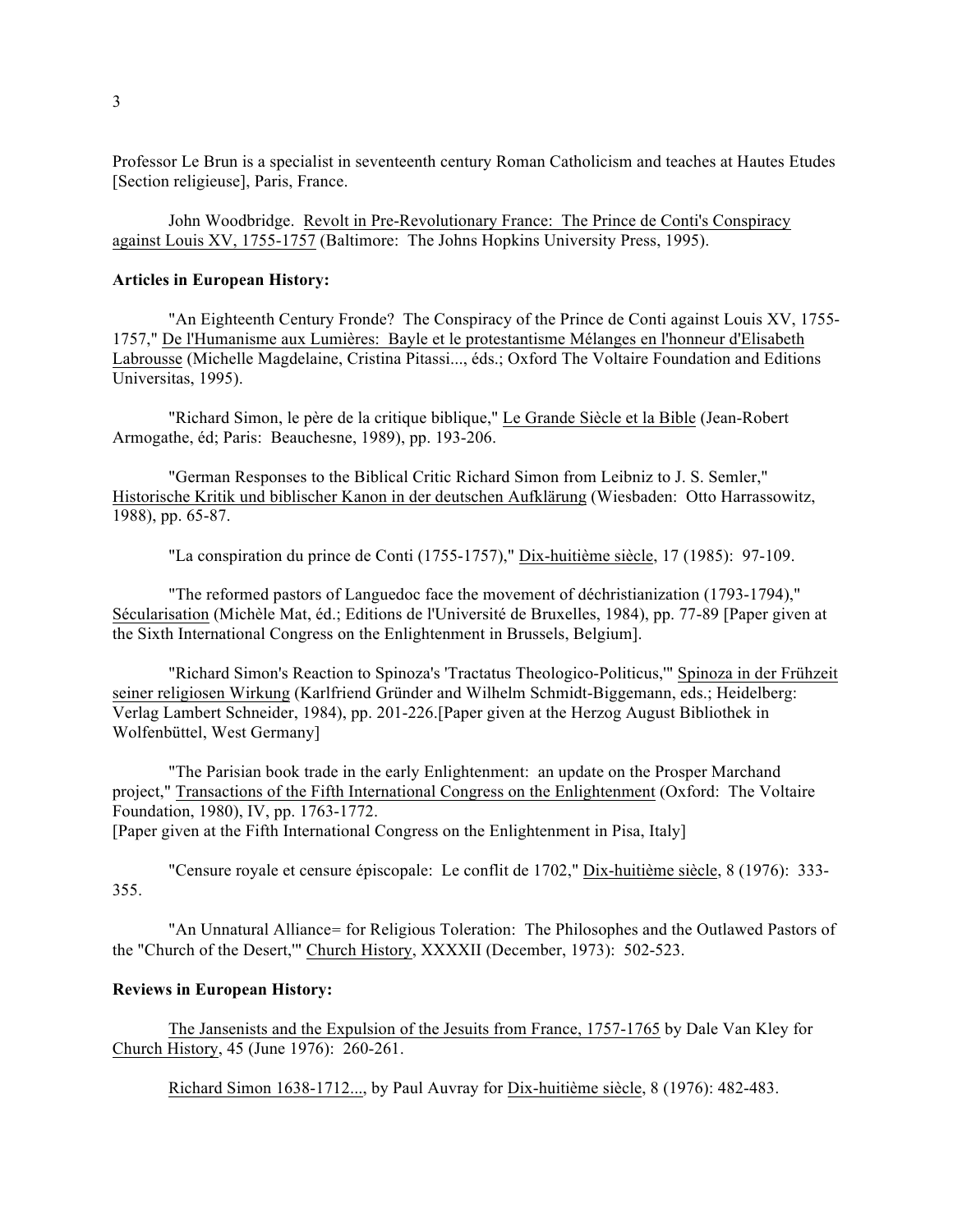Johann Christian Edelmann from Orthodoxy to Enlightenment by Walter Grossmann for Dixhuitième siècle, 10 (1978): 492-493.

### **Books in Theology, Church History and Biblical Studies:**

John Woodbridge, Doing History as a Christian Historian (forthcoming)

Co-author of the Zondervan History of the Christian Church Volume 2 (August 2013).

Foreward to Do Historical Matters Matter to Faith? James K. Hoffmeier and Dennis Magary, eds. (Wheaton: Crossway, 2012).

John Woodbridge and Maurice Possley. Hitler in the Crosshairs A GI's Story of Courage and Faith (Grand Rapids: Zondervan, 2011).

 Foreward to Paul Helseth, "Right Reason" and the Princeton Mind An Unorthodox Proposal (Phillipsburg, New Jersey: 2010).

Collin Hansen and John Woodbridge. A God-Sized Vision Revival Stories that Stretch and Stir (Grand Rapids: Zondervan, 2010).

Consulting Editor Baker History of the Christian Church.

Timothy George and John Woodbridge. The Mark of Jesus (Chicago: Moody Press, 2005).

John N. Akers, John H. Armstrong and John D. Woodbridge, eds. This We Believe. The Good News of Jesus Christ for the World (Grand Rapids: Zondervan, 2000).

John Woodbridge, ed. Ambassadors for Christ (Chicago: Moody Press, 1994) [Gold Medal Award].

D. A. Carson and John Woodbridge, eds. God and Culture: Essays in Honor of Carl F. H. Henry (Grand Rapids: Eerdmans, 1993) (Contributors include Professors Armand Nicolai of Harvard Medical School, George Mavrodes of the University of Michigan, Kevin Vanhoozer, Sir Fred Catherwood...)

D. A. Carson and John Woodbridge. Letters Along the Way (Wheaton: Crossway, 1993).

John Woodbridge, ed. More Than Conquerors: Portraits of Believers from All Walks of Life (Chicago: Moody Press, 1992) [Gold Medal Award].

John Woodbridge and Thomas McComiskey, eds. Doing Theology in Today's World: Essays in Honor of Kenneth S. Kantzer (Grand Rapids: Zondervan, 1991). (Contributors include Professors Gordon Kaufman of Harvard Divinity School, Rosemary Reuther of Garrett, Schubert Ogden of Southern Methodist, J. I Packer of Regent, John Meyendorf of Saint-Vladimirs, Richard Muller of Calvin Theological Seminary...).